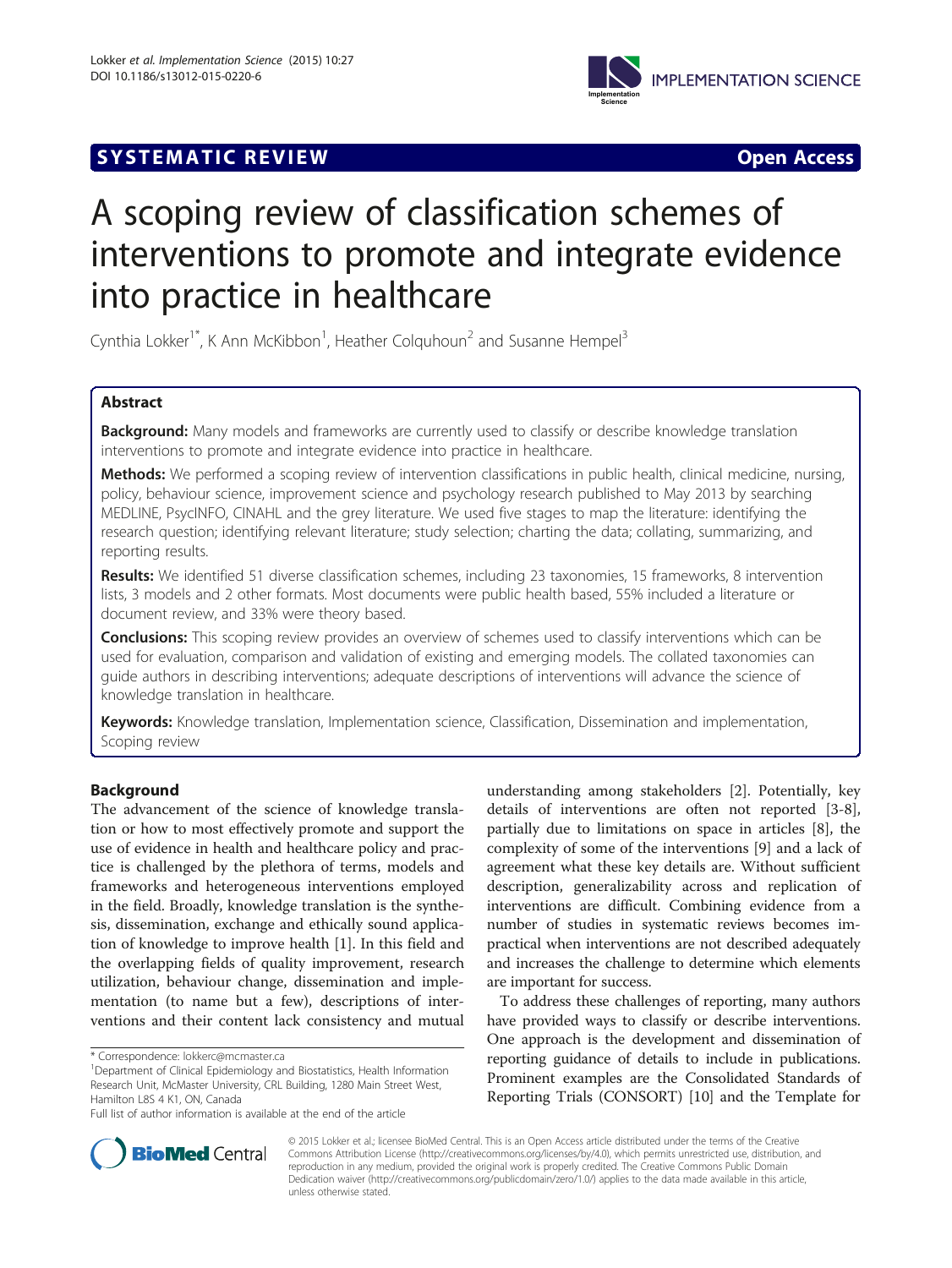Intervention Description and Replication (TIDieR) [[11](#page-10-0)] which focuses on describing interventions with enough detail to allow for replication. However, reporting guidelines come from a variety of disciplines in health and social science and are based on interventions most commonly encountered in their individual field of research. These interventions may differ widely and are oriented towards different classification schemes or intervention 'taxonomies'.

A classification scheme allows for identification and description of various entities and grouping by similarity and a number of approaches other than reporting guidance have been taken in the development of such schemes. Strictly, a taxonomy is a hierarchical array of controlled vocabulary, with broader and narrower related terms, whose main function is to remove ambiguity of a concept [\[12](#page-10-0)] (e.g., Systematized Nomenclature of Medicine [SNOMED], a comprehensive, multilingual, clinical terminology). Ideally, taxonomies need to be adaptive, especially with changing language. Stavri and Michie provide a good description of six types of classification systems (nomenclatures, ordered sets, hierarchical, matrices, faceted and social categorizations) and make a case for a hierarchical taxonomy of behaviour change techniques [\[13](#page-10-0)]. Damschroder et al. published a Consolidated Framework for Implementation Research (CFIR), comprising a menu of constructs associated with effective implementation of interventions, in an attempt to structure and consolidate competing approaches [\[14](#page-10-0)]. The CFIR has also been adapted to other topic areas [[15\]](#page-10-0). To date, a list of intervention types summarizing studies registered in the Cochrane Effective Practice and Organization of Care (EPOC) Group is widely used [\[16](#page-10-0)], although it was not designed to function as a taxonomy. Each of these examples represents different ways in which interventions can be classified. Given that few meet the traditional definition of taxonomy, we refer to them in this paper as classification schemes and include approaches such as lists, taxonomies, frameworks and checklists.

In order to encourage the use of classification schemes, authors and designers of interventions need to better understand the range of classification schemes available. We performed a scoping review of the literature and contacted content experts for classification schemes used to describe interventions that promote and integrate evidence into health practices, systems and policies across a number of fields including public health, clinical medicine, nursing, policy, behaviour science, improvement science and psychology. Broadly, classification schemes could include frameworks, taxonomies, terminologies, glossaries, nomenclatures or reporting guidance. We use 'classification scheme' to describe any of these modes of classifying or describing interventions. The objective of the review was to gather and summarize classification schemes according to their content, the context for which they were developed, the method of development, whether original or based on an existing scheme, and if or how peer review and theory specifically were used for development. This will allow authors to access a summary of existing schemes in one place, for evaluation and comparison of schemes, and to guide validation of existing models.

# **Methods**

Scoping reviews aim to map the literature on a topic [[17\]](#page-10-0). We have utilized the five-stage methodological process as outlined in Arksey and O'Malley [\[17\]](#page-10-0) and the enhancements proposed by Levac et al. [[18](#page-10-0)] to conduct our scoping review. The five stages undertaken were identifying the research question; identifying relevant literature; study selection; charting the data; and collating, summarizing, and reporting results. We chose a scoping review methodology and limited our search parameters as we knew that a really broad search would not be feasible given the lack of index terms and consistency in naming and describing classification schemes, due to the broad number of approaches to developing such schemes.

### Identifying the research question

In 2012, a group of researchers participated in an international consensus meeting on knowledge translation terminology and developed a draft simplified model of interventions [\[19\]](#page-10-0). One of the questions that evolved over the course of the meeting was the following: what classification schemes (frameworks, terminologies, taxonomies, glossaries, nomenclatures, etc.) are available to guide design or description of interventions? Other related questions also became evident. How do these schemes describe interventions? How were they derived? How do they compare? The scoping review working group (CL, HC, KAM, SH) further refined the question to include domain areas of evidence-based practice, dissemination and implementation, quality improvement, behaviour change and other related knowledge areas.

## Identifying and selecting articles

When developing our inclusion and exclusion criteria, we took an iterative approach as described by Levac et al. [[18](#page-10-0)], starting with frameworks and classification schemes submitted by participants of the international consensus meeting on knowledge translation terminology. Participants were asked to provide frameworks related to promoting and integrating evidence into practice that they had developed or used in their work. These frameworks came from researchers in the fields of knowledge translation, behaviour change, quality improvement and policy. We determined which of the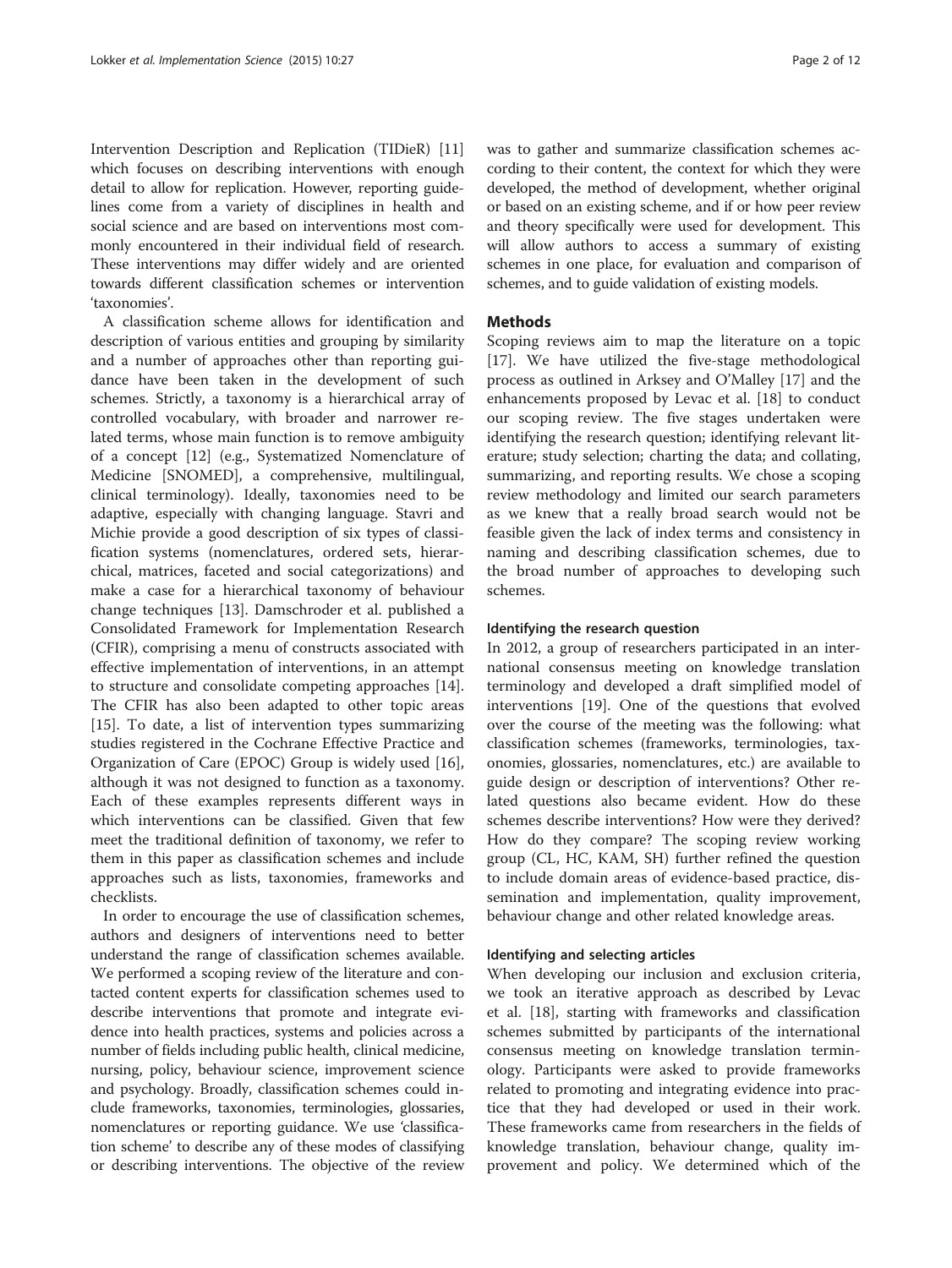frameworks provided a scheme, framework or model that could be used to classify or describe interventions and used them to develop and refine our searching plan as well as our inclusion and exclusion criteria. One submission, a review of behaviour change interventions by Michie et al., identified 19 existing schemes which were used to develop their new framework for interventions aimed at behaviour change [[20\]](#page-10-0). The consensus of the searching experts on our team (AM and SH) was that the Michie [\[20](#page-10-0)] review covered important behaviour change classification schemes up to 2009 and could form the starting point for our search strategy. We updated the search from the Michie review to 2013. Since the search focused on behaviour change, we added terms related to knowledge translation to capture more broadly classification schemes across content areas including dissemination and implementation, knowledge translation, quality improvement, knowledge transfer and research utilization.

We searched MEDLINE, PsycINFO and CINAHL with the terms: classification [index term] OR taxonomy.mp combined with: (behavior\* change or behavior\* intervention or behavior\* change intervention) from 2009 to May 2013 to update the search from Michie [[20\]](#page-10-0); and from inception to May 2013, we combined classification [index term] OR taxonomy.mp combined with knowledge translation terms intended to capture the field (implementation OR knowledge translation OR quality improvement OR knowledge transfer OR research utilization OR dissemination). These terms may not be exhaustive, but a number of them are frequently used in intervention literature [\[21](#page-10-0)]. We did not add the terms 'framework' or 'model' since these are used widely in the literature without clear definitions and they would reduce the specificity of our searches (increasing number of false positives).

Grey literature searches included the following websites related to promoting and integrating evidence into health practices, systems and policies: KT Canada Clearinghouse (<http://ktclearinghouse.ca/tools/uncategorized>); Implementation Central ([http://www.implementationcentral.com/index.](http://www.implementationcentral.com/index.html) [html\)](http://www.implementationcentral.com/index.html); Alberta Innovates Health Solutions [\(http://www.](http://www.aihealthsolutions.ca/outreach-learning/ktn/resources/) [aihealthsolutions.ca/outreach-learning/ktn/resources/](http://www.aihealthsolutions.ca/outreach-learning/ktn/resources/)); Research and Development Resource Database, University of Toronto; CFIR Wiki [http://cfirwiki.net/wiki/index.php?title=](http://cfirwiki.net/wiki/index.php?title=Main_Page) [Main\\_Page](http://cfirwiki.net/wiki/index.php?title=Main_Page); NCCMT (May 23, 2013) Registry [http://www.](http://www.nccmt.ca/registry/index-eng.html) [nccmt.ca/registry/index-eng.html;](http://www.nccmt.ca/registry/index-eng.html) and Netting the Evidence.

We reviewed bibliographies of, and citations to, identified documents for other potential citations. We relied on substantial bibliography checking to maximize retrievals because of lack of indexing terms and multiple definitions and usage of terms. Titles and abstracts were screened independently in duplicate by AM and CL. For studies that passed initial screening, full-text articles

were assessed independently by AM and CL to determine inclusion. Any disagreements were adjudicated by HC.

## Inclusion criteria

Articles, books or reports with frameworks (a basic underlying structure of a system or body of knowledge), glossaries (list of terms with definitions or descriptions), taxonomies (hierarchical array of controlled vocabulary, with broader and narrower related terms), terminologies (list of terms associated with a specific body of knowledge grouped in a logical order), or nomenclatures that, at a minimum, provided categories or ways to classify or describe interventions aimed at integrating evidence into practice and policy were included. There had to be a deliberate attempt to classify or describe interventions or efforts/activities such as lists of types of interventions (e.g. EPOC [\[16\]](#page-10-0)) or components or 'domains' of interventions (e.g. behaviour change wheel [\[20\]](#page-10-0)). Policy articles, which typically do not use the language of 'intervention', were included if the focus was on offering ways of framing interventions or actions. We excluded non-English language documents; those that mentioned 'intervention' in a framework without further elaboration on any descriptions of the interventions or intervention components; descriptions of classification schemes that were reported in earlier publications; and tools for designing interventions without descriptions of components.

### Charting the data

AM, CL and HC iteratively designed the data collection forms as data were being abstracted for the first number of articles [[18\]](#page-10-0). Modification of the data forms continued until we reached saturation on content. Ultimately, the following descriptive details were abstracted from the articles by CL: 'focus' (what are the authors describing/ classifying), context (discipline or field of study), objective of the article; a description of the classification scheme (e.g., list, framework, taxonomy, other); composition of the scheme (in terms of types of elements included); a free-text description of the elements of the classification scheme (e.g., levels, constructs); method of development (e.g., review, consensus); theoretical basis; use of knowledge users in development; and whether the scheme was piloted or tested, new or based on existing scheme and peer reviewed. These data were entered into charts in a database for collation, summarization, presentation and reporting.

# Results

# Article selection

Titles and abstracts of over 1,700 items from group members, searches and reference lists were screened; 134 full-text items were assessed, and 51 articles that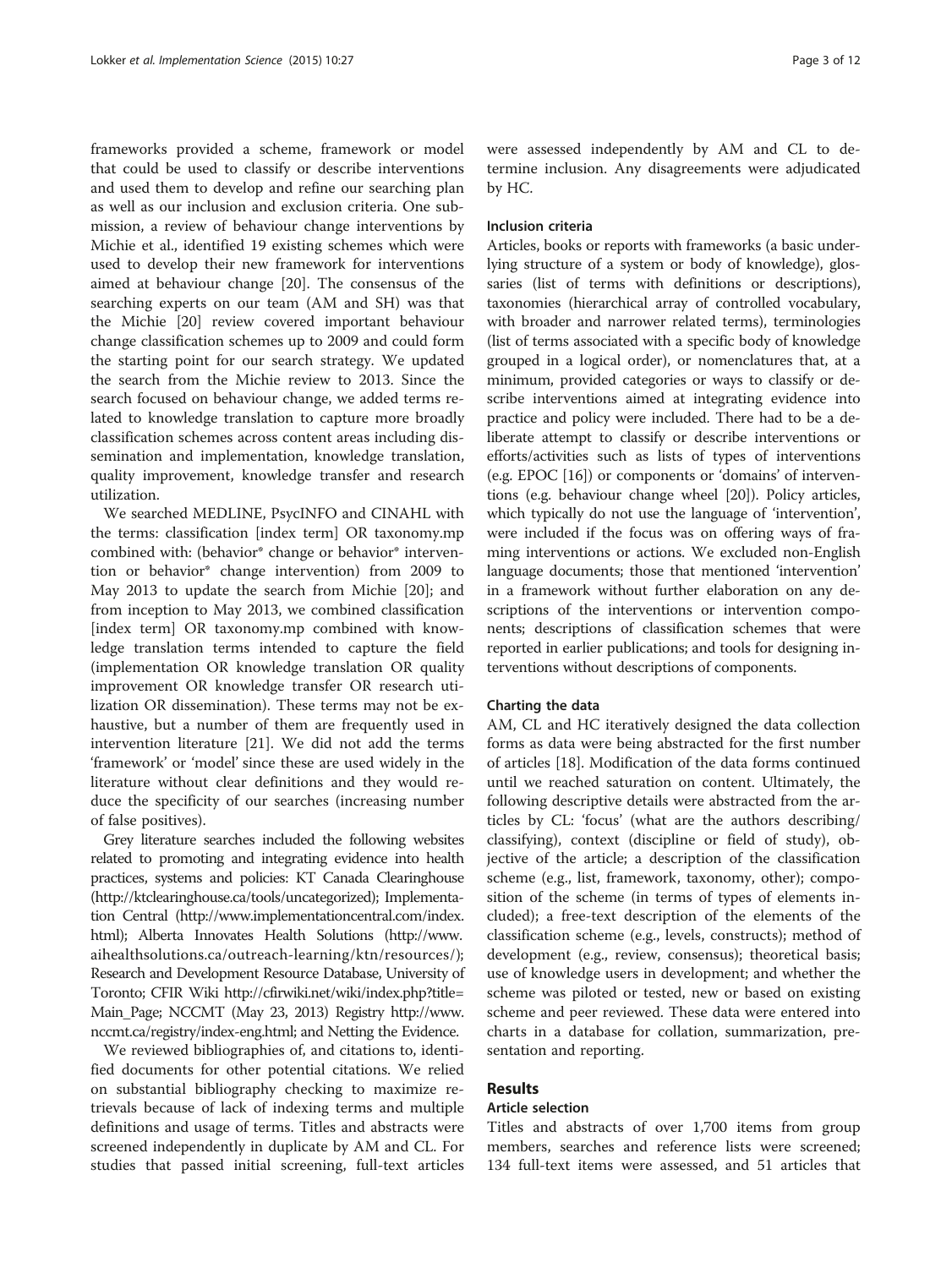provided classification schemes were identified and summarized. Four articles could not be located (Additional file [1\)](#page-9-0). A summary of the objectives of the publications contacting the classification schemes is available in Additional file [2.](#page-9-0)

## Collating, summarizing and reporting the results

A recent increase in classification schemes was found, with more than half of them published since 2010. Most classification schemes came from the UK and USA; 23 primary authors were from the USA, 17 from the UK, 7 from Canada and 2 each from Australia and the Netherlands. Seventeen schemes were intended for interventions in general while 34 focused on a specific context. The majority of the 51 schemes were in public health, namely health promotion and behaviour change in this domain. Patient safety, policy, nursing and social work were also represented.

Methods of development included coding of documents, literature and document reviews, and use of expert panels. Twenty-eight of 51 reports included some form of a document review; 14 did not report how the classification scheme was derived. Forty-two articles were peer reviewed; the remainder were contained in reports for governments or agencies (e.g., [[22-26\]](#page-10-0)) or as guides to interventions for authors [[16](#page-10-0)] or searchers [[27](#page-10-0)] or book chapters [[28,29\]](#page-10-0). A number of authors enlisted knowledge users in the development of the classification schemes [[23,30-39](#page-10-0)], while others employed strategies to pilot test the schemes [\[20,23,30,32-38](#page-10-0),[40](#page-10-0)-[47\]](#page-11-0). One such pilot test is currently underway [[48\]](#page-11-0).

Some authors derived new classification schemes, while 25 extended existing schemes. Of existing schemes, three publications adapted or extended the EPOC list of interventions. These included Health Systems Evidence [[27](#page-10-0)], Shojania et al. [[49\]](#page-11-0) and Mazza et al. [\[44\]](#page-11-0). Three publications adapted or extended behaviour change techniques [[40](#page-10-0)] to a number of specific areas including smoking cessation [\[42\]](#page-11-0), physical activity and healthy eating [[41](#page-10-0)] and alcohol consumption [\[45\]](#page-11-0). Another approach was to map or combine a number of models or frameworks and consolidate them [\[14,20,32,38,39,](#page-10-0)[49,50](#page-11-0)]. Notable examples are the behaviour change wheel [\[20](#page-10-0)] and the CFIR [[14](#page-10-0)]. Eighteen of the schemes were theory based; of these, 13 were based on existing schemes. Of the 21 new schemes, 4 were theory based. In 5 cases, we were unable to determine if the scheme was new or based on previous models.

The classification schemes fall into a number of types based on the descriptors given by the authors. In the absence of a clear approach to subdividing 51 frameworks and to ensure that we avoided one unwieldy table, we attempted to divide the classification schemes into the following categories, largely based on what terms authors used to describe their scheme: those that are essentially lists, taxonomies, frameworks and other. Eight classification schemes were lists of interventions or behaviour change techniques, a checklist or a catalogue (Table [1\)](#page-4-0); 23 were described as taxonomies by the authors (Table [2](#page-5-0)); 15 were described as frameworks (Table [3\)](#page-7-0); 1 as a ladder [[25\]](#page-10-0), 3 as models [\[37,38,](#page-10-0)[51\]](#page-11-0) and 1 as a reporting guideline [\[52](#page-11-0)] (Table [4](#page-9-0)). Although 'taxonomy' generally refers to a hierarchical system of classification, use of the term by authors was not limited to this structure. However, we categorized them in the taxonomy class since that is how the authors described them.

# **Discussion**

This scoping review of classification schemes used to describe interventions that promote and integrate evidence into health practices, systems and policies identified 51 diverse classification schemes across the areas of public health, clinical medicine, nursing, policy, social work, behaviour science and improvement science.

The tables which divide the classification schemes into lists, taxonomies and frameworks plus others represent different approaches that have been taken to classify interventions. We appreciate that categorizing the classifications schemes could be achieved in numerous ways; we have offered one approach. The schemes could also be categorized as those describing interventions to improve implementation of evidence-informed recommendations and those that improve the use of research evidence in policy decisions at the levels of clinical, health system or public health. There remains work to do in this field. There are many different types of classification schemes, and we do not yet have a clear sense of all potential groupings. Input from other experts in the various fields may provide further insights into how we might refine categories of schemes and how to classify them.

Ideally, classification schemes need to be responsive to developments in the field. Some authors have compiled lists of available types of interventions and derived categories based on similarities. The behaviour change wheel [\[20](#page-10-0)] approached interventions by developing 14 domains of theoretical constructs related to behaviour (e.g. knowledge, skills, social/professional role and identity, beliefs about capabilities). The number of schemes developed from previous models ( $n = 25$ ) was similar to the number of new schemes  $(n = 21)$  for publications where we could discern this variable. This observation indicates that in some specific areas, there may be emerging consensus on ways to classify interventions (e.g., behaviour change techniques) but the number of new schemes indicates that, as a field, there is no broad agreement.

A number of the classification schemes were derived by reviewing the literature, compiling constructs or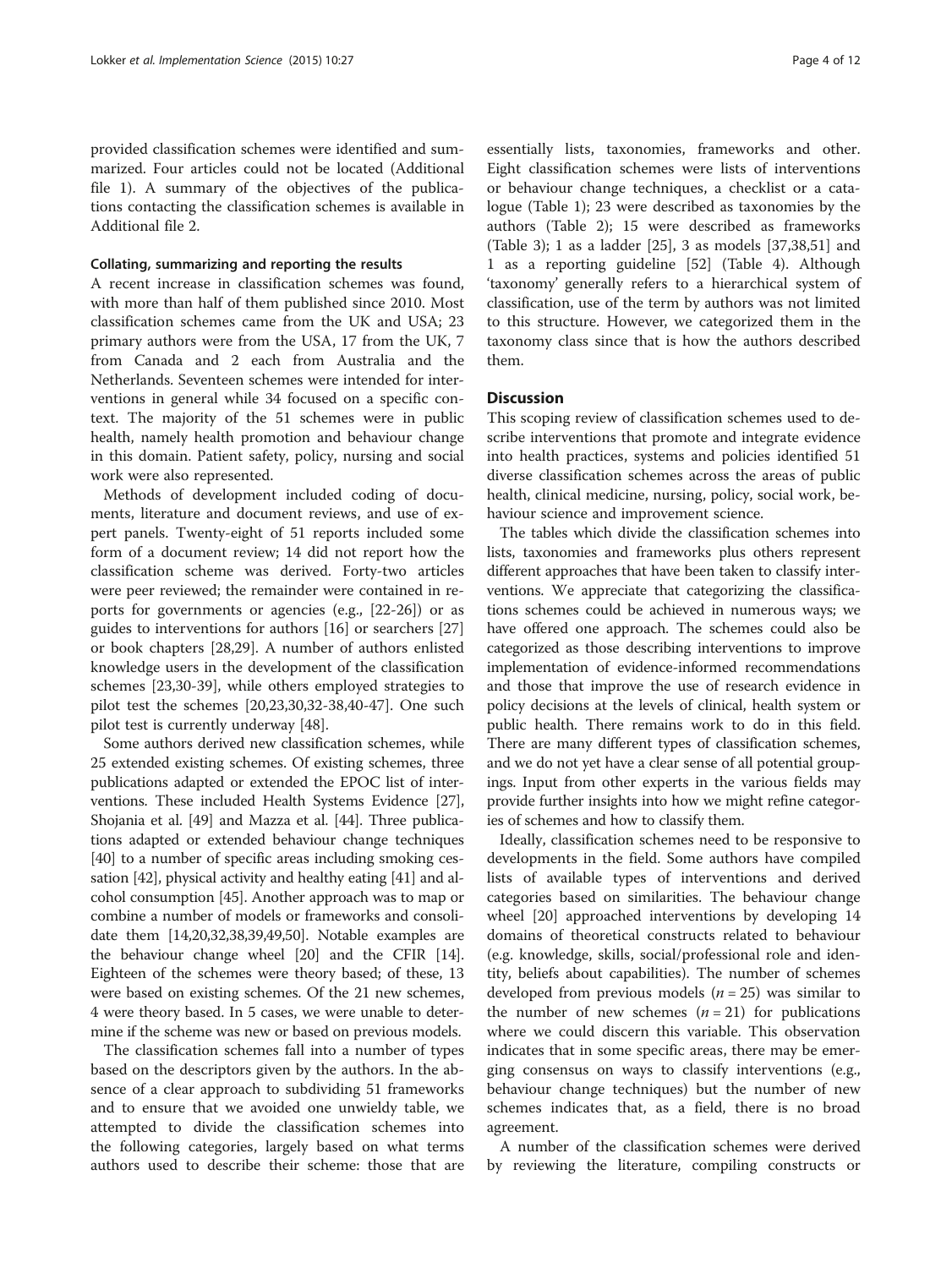Table 1 Lists to classify interventions  $(n = 8)$ 

<span id="page-4-0"></span>

| Table 1 Lists to classify interventions $(n = 8)$ |                     |                                        |              |                  |                    |                      |                        |
|---------------------------------------------------|---------------------|----------------------------------------|--------------|------------------|--------------------|----------------------|------------------------|
| <b>Classification scheme Context</b>              |                     | Focus of scheme                        | Methodology  | Peer<br>reviewed | Knowledge<br>users | Piloted or<br>tested | <b>Theory</b><br>based |
| Abraham 2011 [28]                                 | Health<br>promotion | List of behaviour change<br>techniques | Not reported | No.              | Nο                 | Nο                   | Yes                    |

| AVIAHAHI ZVII JZOJ                   | TCGUU<br>promotion        | בואג טו טכוומאוטעו כוומוועכ<br>techniques                                                                         | <b>INAL ICPAILEA</b> | 1 N U        | 1 Y U        | 1 VU         | 1 C.S |
|--------------------------------------|---------------------------|-------------------------------------------------------------------------------------------------------------------|----------------------|--------------|--------------|--------------|-------|
| AHRQ [26]                            | Patient<br>safety         | List of approaches to improve<br>safety                                                                           | Not reported         | Not reported | Not reported | Not reported | No    |
| Albrecht 2013 [48]                   | General                   | Checklist for assessing quality<br>of KT interventions                                                            | Literature<br>review | Yes          | <b>No</b>    | Underway     | No    |
| Bartholomew 2011 [29]                | Health<br>promotion       | Methods for changing<br>behaviours                                                                                | Not reported         | No.          | <b>No</b>    | Not reported | Yes   |
| CPHI 2001 [24]                       | Public health             | Includes a catalogue of<br>strategies by who, when, how<br>of getting research into policy                        | Survey               | No           | <b>No</b>    | <b>No</b>    | No    |
| EPOC 2010 [16]                       | Health                    | Data collection checklist that<br>includes a list of interventions<br>for inclusion in Cochrane<br>reviews        | Not reported         | No           | Not reported | Not reported | No    |
| Health Systems<br>Evidence 2013 [27] | Policy, health<br>systems | List of health system arrangements<br>and implementation strategies in<br>Health Systems Evidence web<br>resource | Not reported         | No.          | <b>No</b>    | <b>No</b>    | No.   |
| Powell 2012 [39]                     | Health                    | Compilation of implementation<br>strategies                                                                       | Literature review    | Yes          | Yes          | <b>No</b>    | No.   |
|                                      |                           |                                                                                                                   |                      |              |              |              |       |

domains that are important to the description of the interventions under consideration and then testing the schemes to be sure that they were able to classify new interventions (e.g., [\[20,30,41,](#page-10-0)[44\]](#page-11-0)). Including knowledge users in the process allowed for stakeholder engagement and agreement in the process and outcomes. Of the 51 included schemes, 27% did not report on the method of development. While methods for the development of classification schemes are varied, with some including literature review, knowledge users, mapping of a number of schemes, use of theory and pilot testing, there is no best practice guide for scheme development. We also do not understand if the way in which a classification scheme is developed could have an impact on how it is used and by whom. Comparative analysis of different schemes, along with better understanding of the contexts in which each have been developed and used, could facilitate their development and use rates. Such analysis could include a multi-pronged approach including mapping of schemes to each other, content analysis and natural language processing techniques.

We also note that despite the large number of schemes being available, there is still an apparent problem of interventions not being reported well enough in the literature for effective application in another setting [[3,6-8](#page-10-0)[,52](#page-11-0)]. The value of having multiple schemes, a number of which are reporting guidance, does not seem to be moving the field towards a better understanding of interventions and the ability to compare outcomes of these interventions. More targeted efforts are needed, including more awareness and application of the different intervention classification schemes and the adoption and enforcing of appropriate reporting guidance by journals publishing intervention evaluations.

This scoping review aims to provide the basis for informing the field. The inventory can be used as a resource for researchers tackling the issue of terminology in the field, for evaluation and comparison of schemes, and to guide validation of existing and emerging models. Other authors are also attempting to synthesize models for the field with the goal of allowing researchers to identify and select the appropriate model for their work [[70\]](#page-11-0). Our future work includes comparing the classification schemes to the recent simplified model of knowledge translation interventions [\[19](#page-10-0)] as one step in validating the applicability of the model. The inventory of classification schemes may also help researchers find a suitable one for their needs and avoid duplication or development of new schemes. Future studies could include comparative analysis of the 51 classification schemes to determine common and divergent terminologies and elements. It is difficult to discern the degree to which present classification schemes have been adopted by researchers and practitioners. Future research determining who uses the schemes and how and why they are used would be valuable especially for existing reporting guidance documents.

Other domains of knowledge have similar challenges with their classification schemes, some of which develop schemes based on need and task requirements. For example, the informatics domain has developed schemes that are used to report regional and national health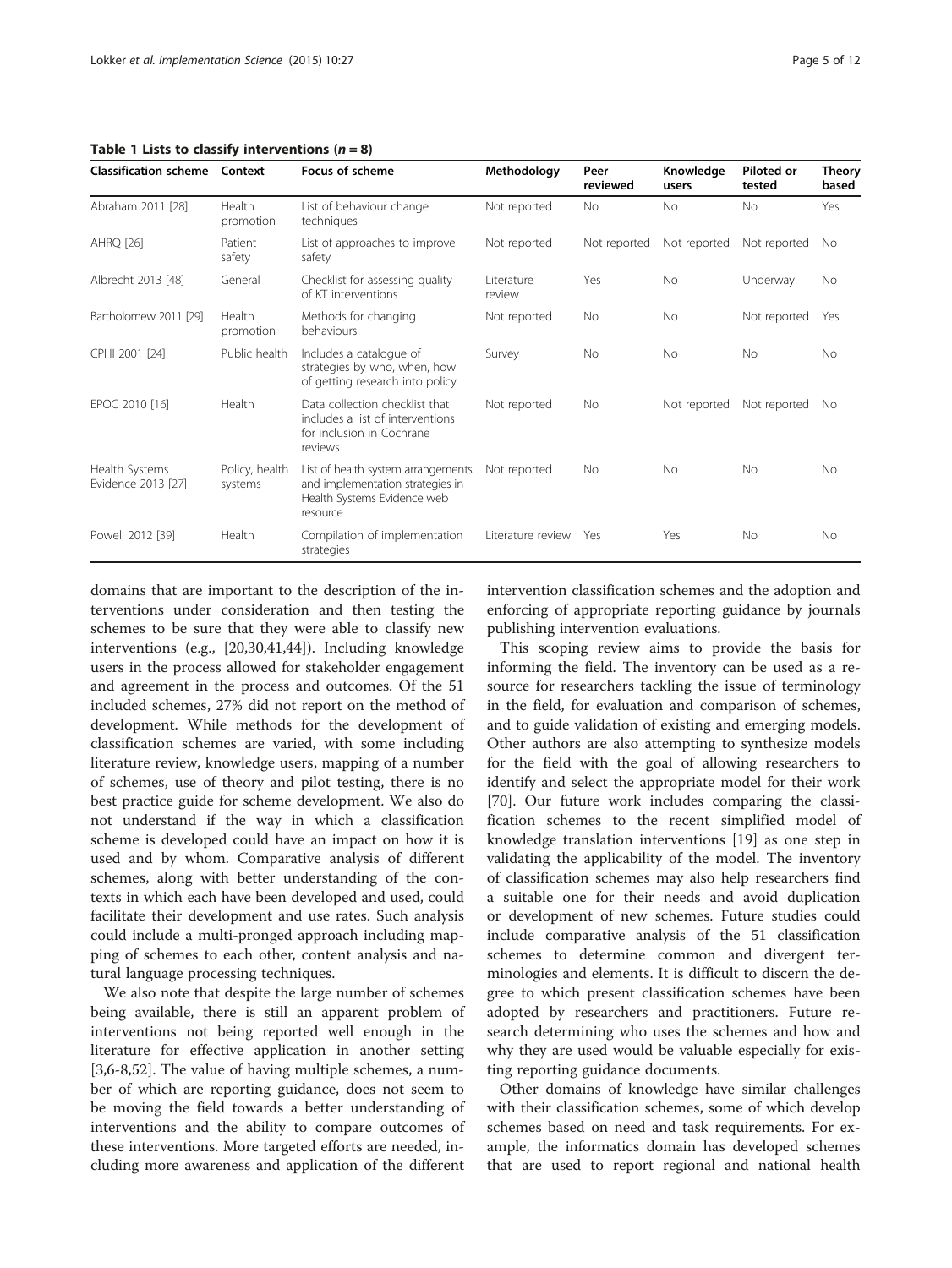# <span id="page-5-0"></span>Table 2 Taxonomies to classify interventions  $(n = 23)$

| <b>Classification scheme</b> | Context                       | Focus of scheme                                                                                                                                 | Methodology                                    | Peer<br>reviewed | Knowledge<br>users | Piloted or<br>tested | <b>Theory</b><br>based |
|------------------------------|-------------------------------|-------------------------------------------------------------------------------------------------------------------------------------------------|------------------------------------------------|------------------|--------------------|----------------------|------------------------|
| Abraham 2008 [40]            | General                       | Theory-linked taxonomy of behaviour<br>change techniques                                                                                        | Review, mapping,                               | Yes              | <b>No</b>          | Yes                  | Yes                    |
| Carlson 2010 [53]            | Health, policy                | A taxonomy of performance-based,<br>health outcomes-reimbursement<br>schemes                                                                    | Literature review                              | Yes              | <b>No</b>          | <b>No</b>            | <b>No</b>              |
| Dogherty 2010 [54]           | Health, nursing               | Taxonomy of facilitation interventions/<br>strategies and facilitator role                                                                      | Literature review                              | Yes              | No                 | No                   | No                     |
| Embry 2008 [55]              | Psychology                    | The 52 evidence-based kernels that<br>produce reliable effects on behaviour                                                                     | Not reported                                   | Yes              | <b>No</b>          | <b>No</b>            | <b>No</b>              |
| Evenboer 2012 [36]           | Social work, youth            | Taxonomy of care for youth                                                                                                                      | Interviews, chart<br>reviews, expert<br>panel, | Yes              | Yes                | Yes                  | No                     |
| Galbraith 2011 [43]          | Health, HIV/AIDS prevention   | Taxonomy of core elements of<br>evidence-based behavioural<br>interventions                                                                     | Literature review                              | Yes              | No                 | Yes                  | No                     |
| Geller 1990 [56]             | Public health, injury control | Taxonomy of behaviour change<br>strategies to guide intervention<br>development and evaluation in<br>injury control                             | Not reported                                   | Yes              | No                 | No                   | Yes                    |
| Gifford 2013 [57]            | Health, nursing               | Taxonomy of leadership and<br>management behaviours                                                                                             | Qualitative interviews                         | Yes              | No                 | No                   | Yes                    |
| Hardeman 2000 [58]           | Public health, obesity        | A taxonomy of behaviour change<br>programs for classifying models,<br>change methods, and modes of<br>delivery for prevention of<br>weight gain | Literature review                              | Yes              | <b>No</b>          | <b>No</b>            | <b>No</b>              |
| Lamb 2011 [35]               | Health; public health         | Taxonomy to classify and describe<br>fall-prevention interventions                                                                              | Literature review,<br>consensus                | Yes              | Yes                | Yes                  | <b>No</b>              |
| Leeman 2007 [50]             | Nursing                       | Taxonomy of methods for<br>implementing change in practice                                                                                      | Literature review<br>and content analysis      | Yes              | No                 | No                   | Yes                    |
| Lowe 2011 [59]               | Health; medication use        | Taxonomy of interventions for<br>improving consumer medication use                                                                              | Literature review and<br>thematic analysis     | Yes              | <b>No</b>          | No                   | No                     |
| Mazza 2013 [44]              | Guideline implementation      | Taxonomy of implementation<br>strategies                                                                                                        | Amendment of EPOC                              | Yes              | No                 | Yes                  | No                     |
| Michie 2012 [45]             | Public health                 | Taxonomy of behaviour change<br>techniques for reducing excessive<br>alcohol consumption                                                        | Coding of documents                            | Yes              | <b>No</b>          | Yes                  | <b>No</b>              |
| Michie 2008 [46]             | Behaviour change              | Initial list of behaviour change<br>techniques                                                                                                  | Literature review,<br>brainstorming            | Yes              | <b>No</b>          | Yes                  | Yes                    |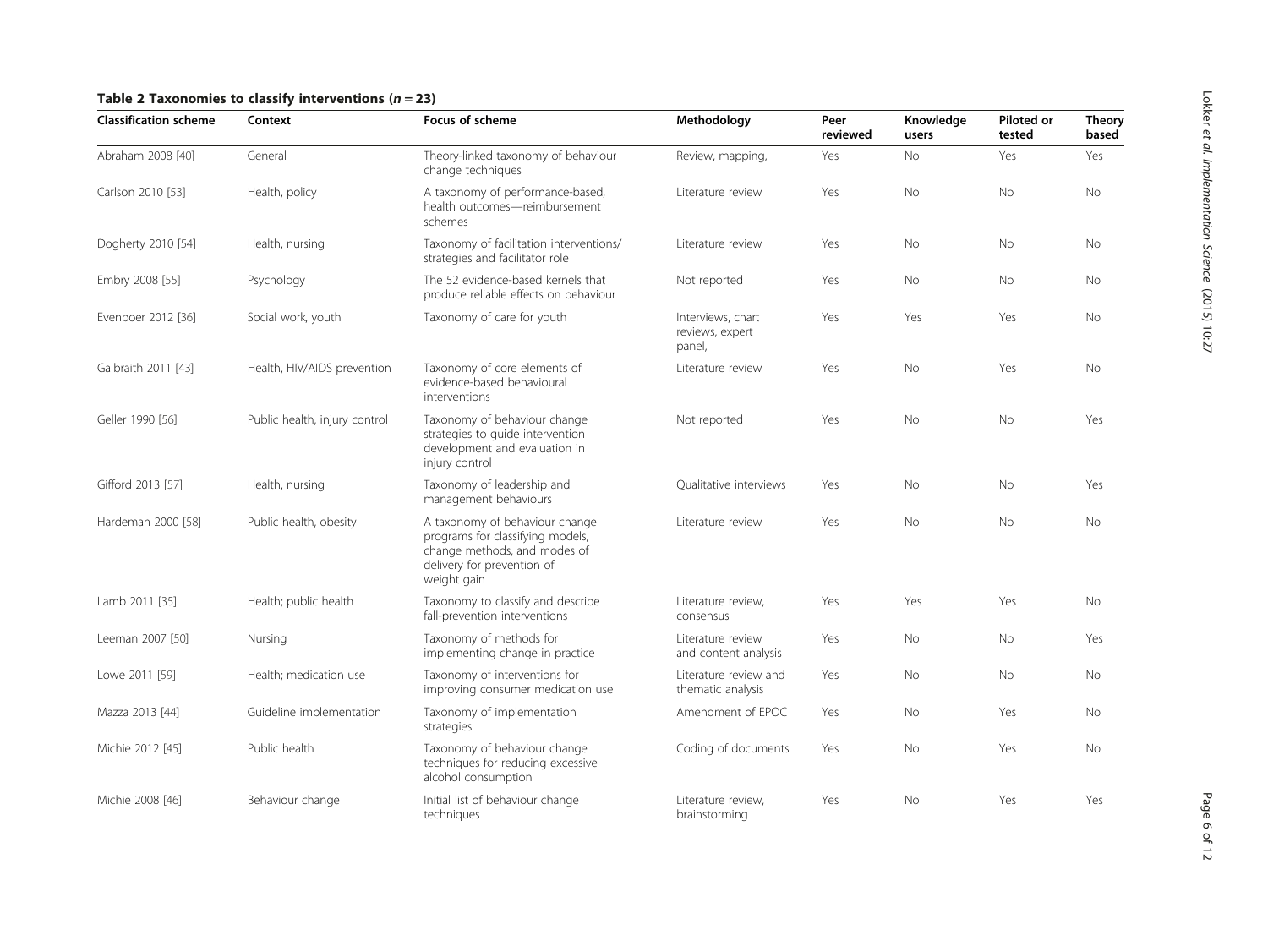# Table 2 Taxonomies to classify interventions ( $n = 23$ ) (Continued)

| Michie 2011 [41]   | Public health       | Behaviour change techniques for<br>physical activity and healthy eating<br>behaviours                         | Iterative refining;<br>document coding | Yes | <b>No</b> | Yes       | Yes       |
|--------------------|---------------------|---------------------------------------------------------------------------------------------------------------|----------------------------------------|-----|-----------|-----------|-----------|
| Michie 2011 [42]   | Public health       | Behaviour change techniques used<br>in individual behavioural support<br>for smoking cessation                | Coding of two<br>key documents         | Yes | <b>No</b> | Yes       | Yes       |
| Reisman 2005 [60]  | General             | A cross-disciplinary taxonomy of<br>transfer of technologies                                                  | Literature review                      | Yes | <b>No</b> | <b>No</b> | <b>No</b> |
| Schulz 2010 [34]   | General             | Taxonomy of delivery characteristics<br>and content and goals of<br>interventions                             | Literature review                      | Yes | Yes       | Yes       | <b>No</b> |
| Shojania 2004 [49] | Quality improvement | Taxonomy of quality improvement<br>strategies                                                                 | Literature review                      | Yes | <b>No</b> | No        | No        |
| Taylor 2011 [31]   | Patient safety      | Taxonomy of contextual features<br>important to the effectiveness of<br>patient safety practice interventions | Expert panel,<br>literature review     | Yes | Yes       | <b>No</b> | No        |
| Walter 2003 [61]   | General             | Cross-sectorial taxonomy of interventions<br>to increase the impact of research                               | Literature review                      | Yes | <b>No</b> | No        | Yes       |
| West 2006 [62]     | Public health       | Includes a simple taxonomy of approaches<br>designed to influence behaviour patterns                          | <b>NR</b>                              | Yes | <b>NR</b> | <b>No</b> | <b>NR</b> |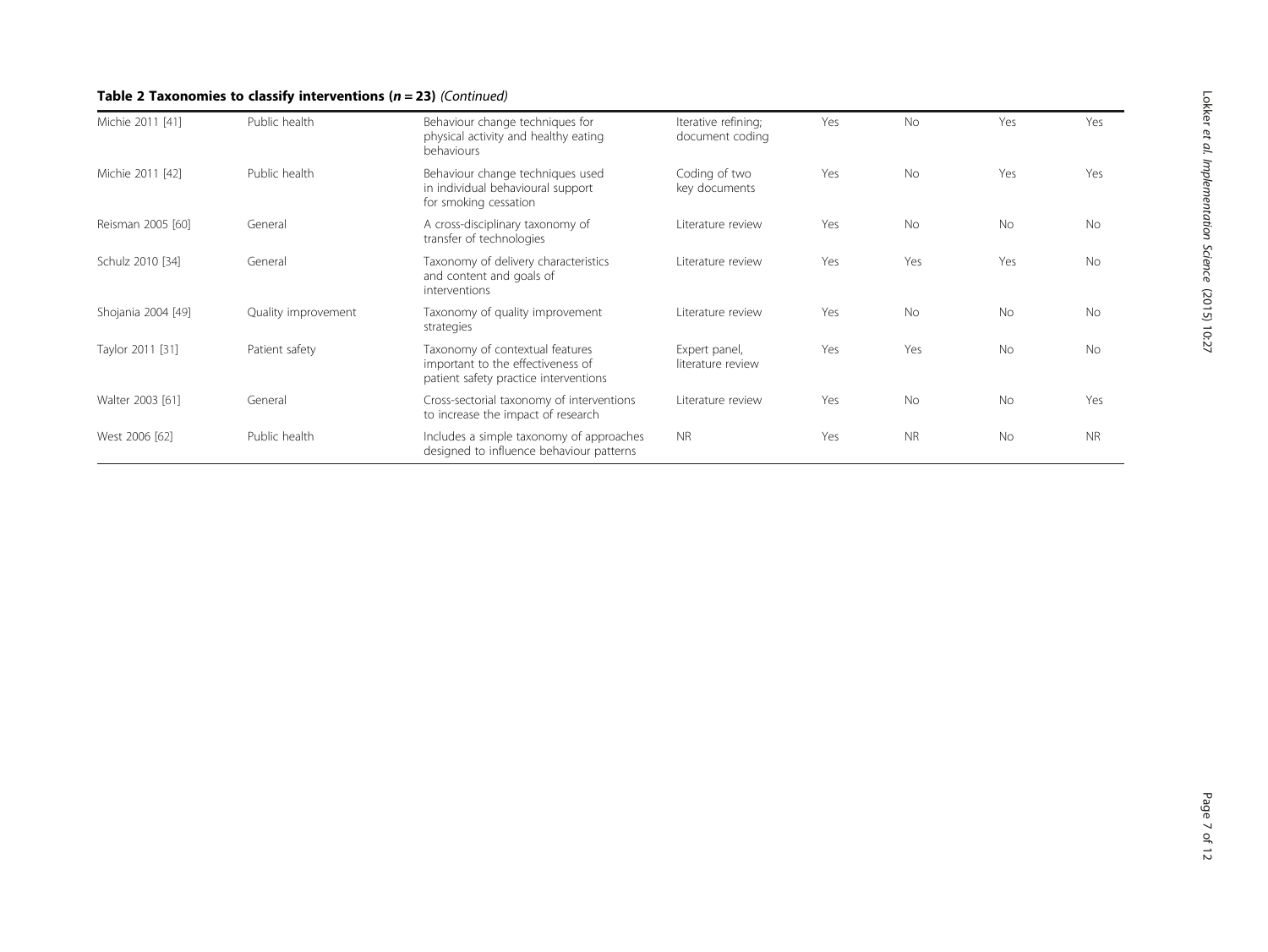# <span id="page-7-0"></span>Table 3 Frameworks ( $n = 15$ ) to classify interventions

| <b>Classification scheme</b> | Context                                            | Focus of scheme                                                                                                      | Methodology                                                                | Peer<br>reviewed | Knowledge<br>users | Piloted or<br>tested | <b>Theory</b><br>based |
|------------------------------|----------------------------------------------------|----------------------------------------------------------------------------------------------------------------------|----------------------------------------------------------------------------|------------------|--------------------|----------------------|------------------------|
| Best 2008 [30]               | Oncology                                           | Knowledge integration<br>framework for cancer control                                                                | Expert panels, literature<br>review and concept<br>mapping                 | Yes              | Yes                | Yes                  | <b>No</b>              |
| Cane 2012 [33]               | General                                            | Refinement of the theoretical<br>domains framework                                                                   | Card sorting and cluster<br>analysis                                       | Yes              | Yes                | Yes                  | Yes                    |
| Century 2012 [63]            | Education and social<br>sciences                   | Two frameworks for describing<br>implementation and for factors<br>that affect implementation                        | Literature review                                                          | Yes              | <b>No</b>          | <b>No</b>            | <b>No</b>              |
| Cohen 2000 [64]              | Public health, HIV<br>prevention                   | Taxonomy of HIV interventions<br>across individual and structural<br>levels                                          | Not reported                                                               | Yes              | <b>No</b>          | <b>No</b>            | <b>No</b>              |
| Czaja 2003 [47]              | Behavioural interventions<br>(Alzheimer's Disease) | Describing and decomposing<br>complex psychosocial and<br>behavioural interventions                                  | Mapping interventions<br>onto framework                                    | Yes              | <b>No</b>          | Yes                  | Yes                    |
| Damshroder 2009 [14]         | General                                            | Consolidated Framework For<br>Implementation Research (CFIR)                                                         | Literature review:<br>snowballing, synthesis of<br>theories and frameworks | Yes              | <b>No</b>          | <b>No</b>            | Yes                    |
| Dixon 2010 [23]              | Behaviour change                                   | Competences to deliver<br>interventions to change lifestyle<br>behaviours that affect health                         | Literature review,<br>feedback                                             | <b>No</b>        | Yes                | Yes                  | Yes                    |
| Dolan 2010 [22]              | Policy                                             | Checklist for policy-makers aimed<br>at changing or shaping<br>behaviour                                             | Not reported                                                               | Not reported     | Not reported       | Not reported         | Yes                    |
| Dy 2011 [32]                 | Patient safety                                     | Patient safety practices                                                                                             | Literature review,<br>consensus with experts                               | Yes              | Yes                | Yes                  | <b>No</b>              |
| Goel 1996 [65]               | Social science, retail<br>pharmacies               | Conceptual framework of factors<br>that affect retail pharmacy<br>prescribing and strategies for<br>behaviour change | Literature review                                                          | Yes              | <b>No</b>          | <b>No</b>            | <b>No</b>              |
| Hendriks 2013 [66]           | Public health                                      | Behaviour change ball framework<br>for public health and childhood<br>obesity                                        | Literature review                                                          | Yes              | No                 | No                   | Yes                    |
| Lavis 2006 [67]              | Policy, international                              | Framework for assessing country-<br>level efforts to link research to<br>action                                      | Not reported                                                               | Yes              | <b>No</b>          | <b>No</b>            | <b>No</b>              |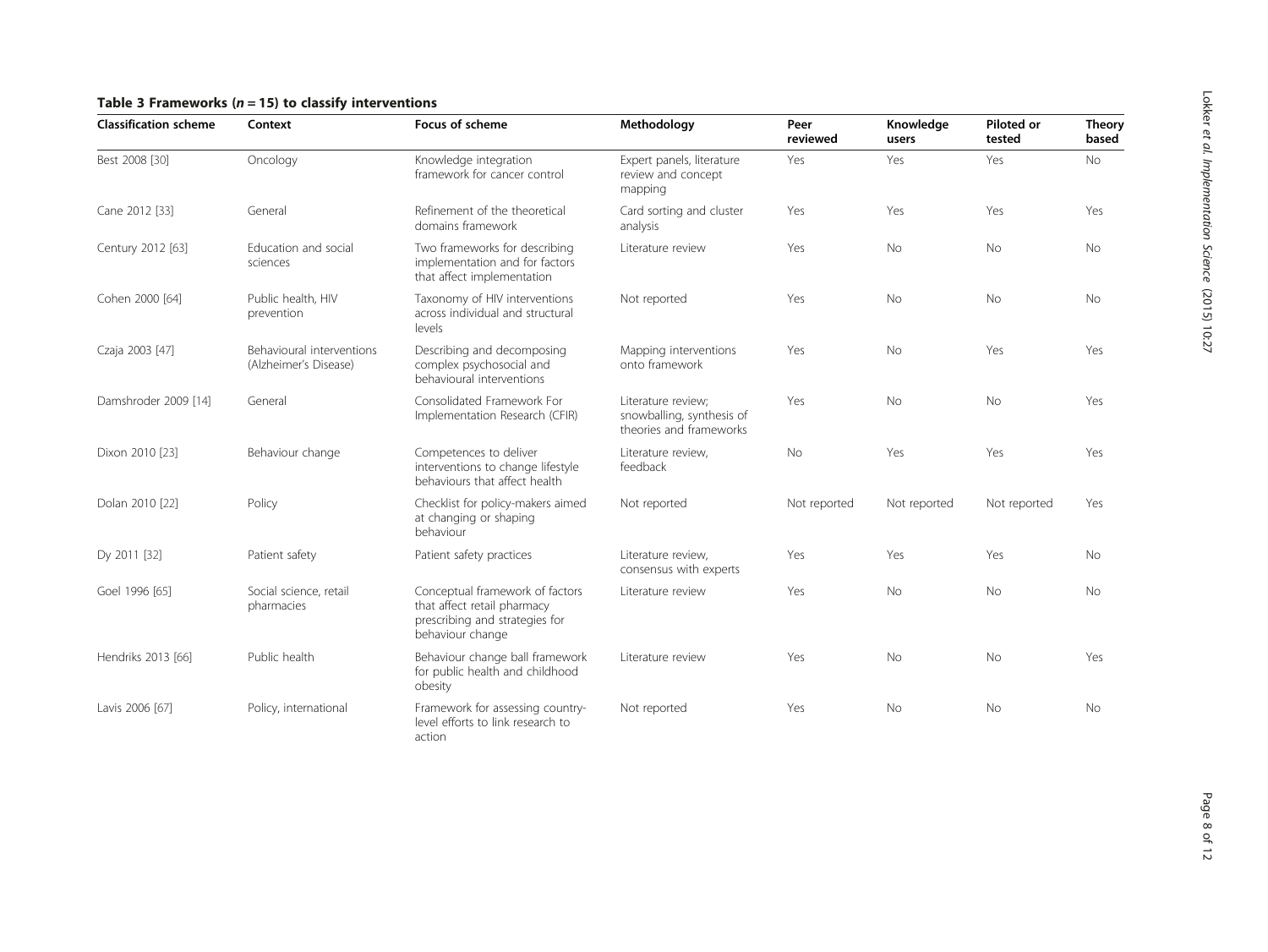| Table 3 Frameworks ( $n = 15$ ) to classify interventions (Continued) |  |  |  |
|-----------------------------------------------------------------------|--|--|--|
|-----------------------------------------------------------------------|--|--|--|

| Michie 2011 [20]  | Behaviour change | Behaviour change wheel<br>comprising: a 'behaviour system'<br>at the hub, encircled by<br>intervention functions and then<br>by policy categories | Literature review:<br>development of new<br>framework | Yes | <b>No</b> | Yes | Yes       |
|-------------------|------------------|---------------------------------------------------------------------------------------------------------------------------------------------------|-------------------------------------------------------|-----|-----------|-----|-----------|
| Purdue 2005 [68]  | Policy           | Legal strategies for preventing<br>cardiovascular disease                                                                                         | Not reported                                          | Yes | No        | No  | <b>No</b> |
| Stirman 2013 [69] | General          | Coding system for modifications<br>and adaptions of interventions                                                                                 | Literature review                                     | Yes | No        | No  | <b>No</b> |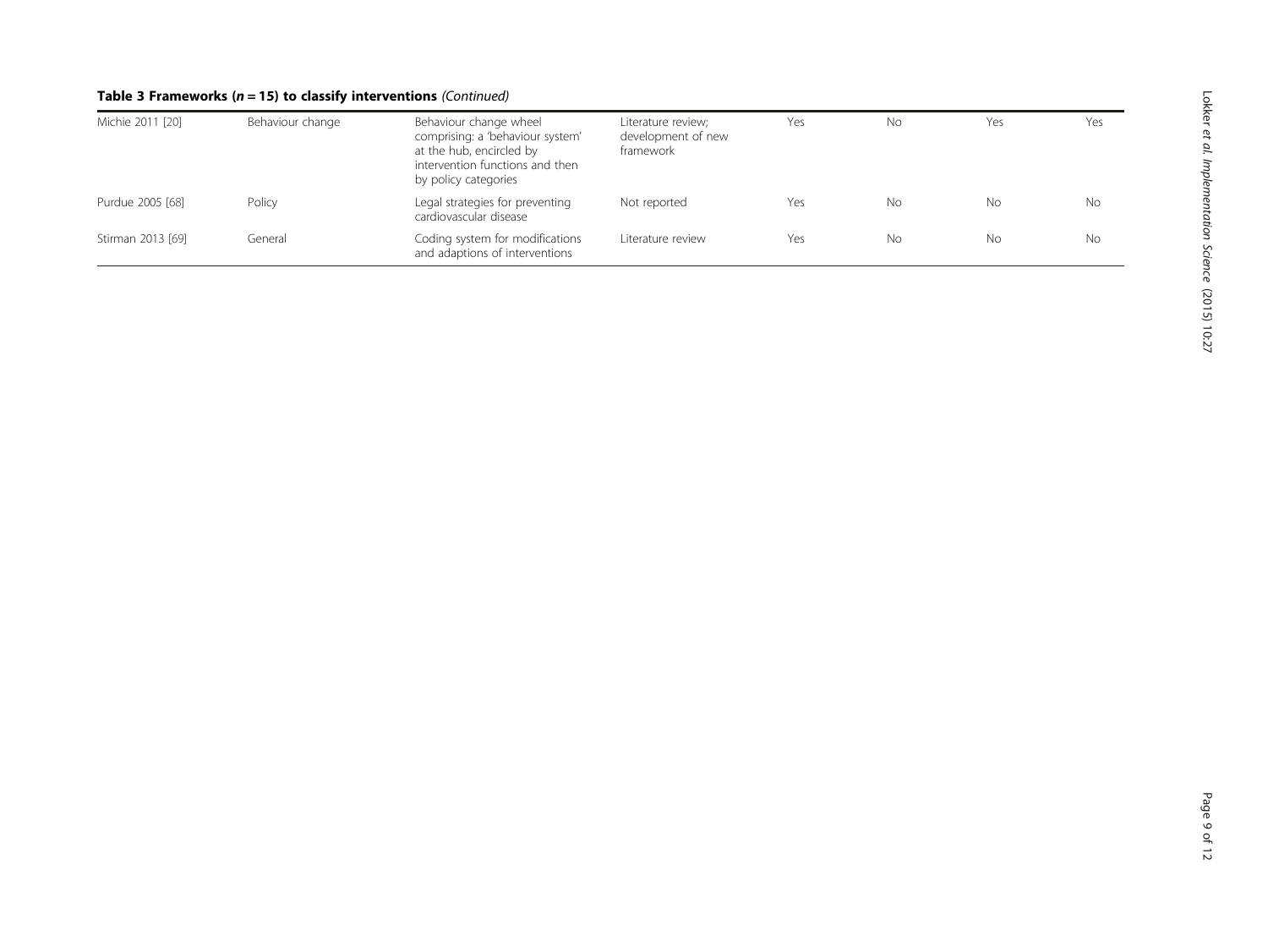| <b>Classification scheme</b> | Context       | <b>Focus of scheme</b>                                                                                     | Methodoloav                               | Peer<br>reviewed | Knowledae<br>users | <b>Piloted or</b><br>tested | <b>Theory</b><br>based |
|------------------------------|---------------|------------------------------------------------------------------------------------------------------------|-------------------------------------------|------------------|--------------------|-----------------------------|------------------------|
| Greenhalgh 2004 [51]         | General       | Diffusion of innovations in health<br>service delivery and organization                                    | Literature review                         | Yes              | <b>No</b>          | No.                         | No.                    |
| Keller 2004 [37]             | Public health | Intervention wheel for public health                                                                       | Literature review.<br>expert panel        | Yes              | Yes                | Yes                         | No.                    |
| Nuffeld 2007 [25]            | Public health | Intervention 'ladder' of public health<br>interventions from an ethical viewpoint                          | Not reported                              | No.              | No                 | No.                         | <b>No</b>              |
| Proctor 2013 [52]            | Health        | Recommendations for specifying and<br>reporting implementation strategies                                  | Not reported                              | Yes              | No                 | No.                         | <b>No</b>              |
| Ward 2010 [38]               | General       | Knowledge transfer model with five<br>elements: classify problem; context;<br>knowledge; intervention; use | Literature review.<br>fieldwork, revising | Yes              | Yes                | Yes                         | <b>No</b>              |

<span id="page-9-0"></span>Table 4 Other classification schemes to classify interventions ( $n = 23$ )

statistics for comparison across disciplines (International Classification of Diseases, versions 9 and 10), billing purposes (SNOMED initially developed for laboratory procedures and the Current Procedures Terminology [CPT] for other health-related procedures) and indexing (U.S. National Library of Medicine, Medical Subject Headings). See<http://www.ncvhs.hhs.gov/080221p4.pdf>.

As with the informatics domain, we need to acknowledge that different models and classification schemes exist and that they were developed with different goals and starting points. To ensure that researchers and practitioners gain the maximum benefit from classification schemes, we need to make the goals and foundations of each scheme transparent and readily available and acknowledge that other classification schemes exist that could also inform use.

Our scoping review has a number of limitations. We include only English-language publications, and we focused our searches in the medical-centred literature and did not search general social science databases though the nursing and psychological fields are represented. Classification schemes are tools; and often, tools are not fully described in the scientific literature, making them difficult to detect through searches. We chose a scoping review methodology since we believed that a systematic search and review of classification schemes would be too challenging for our objectives. We wanted to gain an understanding of what kinds of classification schemes were available in the field rather than present a full complement of them. Our searches could have missed spelling variants, and our grey literature search was Canadian focused. We balanced these challenges with substantial bibliography checking, an alternate approach to term or phrase searching.

There were few policy-related articles that met our search and inclusion criteria. We feel strongly that evidence-based policy initiatives are important; but given the contextual issues, especially at the level of governmental decisions, interventions to improve the use of

knowledge are not nearly as definable as in the smaller contexts of individual or organizational behaviour change.

Knowledge translation and fields related to implementation of interventions to promote the use of evidence in practice is challenged by the terminology used to name the field but also to describe interventions. This limits our ability to communicate and synthesize knowledge. This scoping review cast as wide a net as possible to include classification schemes. Due to the issue of language, we know this approach has missed things. Moving forward, this inventory should assist us in managing our terminology challenges.

# Conclusion

This scoping review provides an overview of schemes currently used to classify interventions. These can be used for evaluation and comparison and to guide validation of existing and emerging models. While the optimum approaches to using these classification schemes are not currently known nor which function best under which circumstances, they can provide a systematic approach with consistent terminology for characterizing interventions. Additional work is needed in applying these schemes optimally, with comparative evaluations, in order to realize benefits to intervention design and reporting.

# Additional files

[Additional file 1:](http://www.implementationscience.com/content/supplementary/s13012-015-0220-6-s1.docx) References that we were unable to find. [Additional file 2: Table A1.](http://www.implementationscience.com/content/supplementary/s13012-015-0220-6-s2.docx) Lists to classify interventions. Table A2. Taxonomies to classify interventions. Table A3. Frameworks to classify interventions. Table A4. Other classification systems for interventions.

#### Competing interests

AM and SH are on the Editorial Board of Implementation Science and that all editorial decisions regarding the manuscript were handled by another editor. The authors declare that they have no competing interests.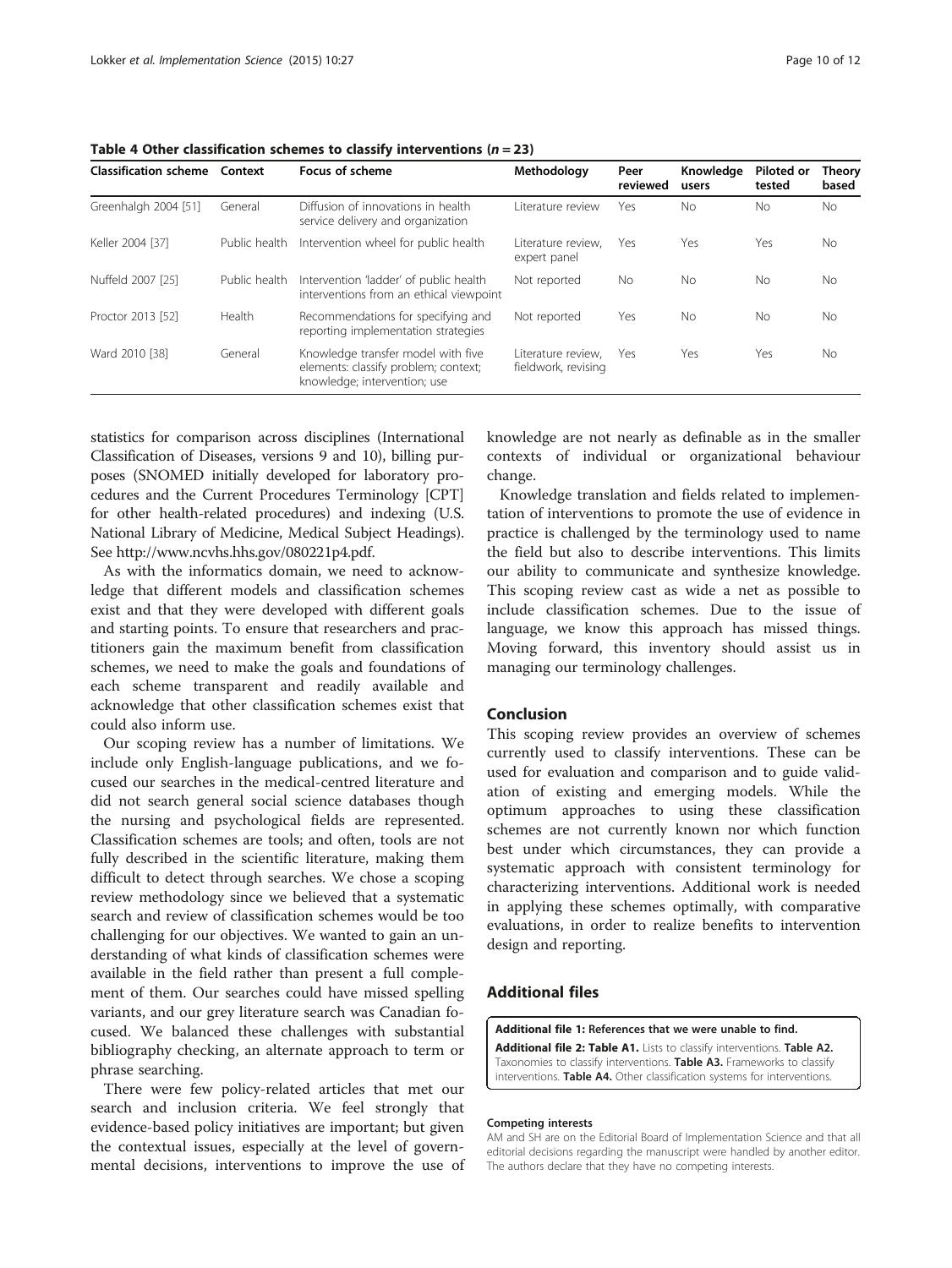#### <span id="page-10-0"></span>Authors' contributions

CL, HC, SH and AM planned the study and drafted the manuscript. CL performed the searches and abstracted the data. CL and AM screened articles in duplicate; HC assisted with any unresolved disagreements. All authors were involved in developing the study. All authors read and approved the final manuscript.

# Acknowledgements

We gratefully acknowledge the contributions of the KT terminology team Jennifer Leeman, Susan Michie, Peter Bragge, Gjalt-Jorn Y. Peters, Kathleen Stevens, Michael G. Wilson and Jeremy Grimshaw. This study was funded by KT Canada and The Canadian Institutes for Health Research. SH was supported by the VA HSR & D Center for the Study of Healthcare Innovation, Implementation and Policy (CSHIIP), Los Angeles, CA.

#### Author details

<sup>1</sup>Department of Clinical Epidemiology and Biostatistics, Health Information Research Unit, McMaster University, CRL Building, 1280 Main Street West, Hamilton L8S 4 K1, ON, Canada. <sup>2</sup>Department of Occupational Science and Occupational Therapy, University of Toronto, 160-500 University Avenue, Toronto, ON M5G 1 V7, Canada. <sup>3</sup>RAND Corporation, 1776 Main Street, m4339, Santa Monica 90407, CA, USA.

## Received: 21 July 2014 Accepted: 17 February 2015 Published online: 03 March 2015

#### References

- 1. Canadian Institutes of Health Research. About knowledge translation & commercialization. Canadian Institutes of Health Research. 2013. Accessed 15 May.
- 2. Walshe K. Pseudoinnovation: the development and spread of healthcare quality improvement methodologies. Int J Qual Health Care. 2009;21:153–9.
- 3. Hoffmann TC, Erueti C, Glasziou PP. Poor description of non-pharmacological interventions: analysis of consecutive sample of randomised trials. BMJ. 2013;347:f3755.
- 4. Glasziou P, Meats E, Heneghan C, Shepperd S. What is missing from descriptions of treatment in trials and reviews? BMJ. 2008;336:1472–4.
- 5. Conn VS, Cooper PS, Ruppar TM, Russell CL. Searching for the intervention in intervention research reports. J Nurs Scholarsh. 2008;40:52–9.
- 6. Morrison D, Wyke S, Agur K, Cameron EJ, Docking RI, Mackenzie AM, et al. Digital asthma self-management interventions: a systematic review. J Med Internet Res. 2014;16:e51.
- 7. Pino C, Boutron I, Ravaud P. Inadequate description of educational interventions in ongoing randomized controlled trials. Trials. 2012;13:63.
- 8. Conn VS, Groves PS. Protecting the power of interventions through proper reporting. Nurs Outlook. 2011;59:318–25.
- 9. Craig P, Dieppe P, Macintyre S, Michie S, Nazareth I, Petticrew M. Developing and evaluating complex interventions: the new Medical Research Council guidance. BMJ. 2008;337:a1655.
- 10. Moher D, Schulz KF, Altman D. The CONSORT statement: revised recommendations for improving the quality of reports of parallel-group randomized trials. JAMA. 2001;285:1987–91.
- 11. Hoffmann TC, Glasziou PP, Boutron I, Milne R, Perera R, Moher D, et al. Better reporting of interventions: template for intervention description and replication (TIDieR) checklist and guide. BMJ. 2014;348:g1687.
- 12. Eman JV. When is your taxonomy finished? Inf Outlook. 2011;15:17–9.
- 13. Stavri S, Michie S. Classification systems in behavioural science: current systems and lessons from the natural, medical and social sciences. Health Psychol Rev. 2012;6:113–40.
- 14. Damschroder LJ, Aron DC, Keith RE, Kirsh SR, Alexander JA, Lowery JC. Fostering implementation of health services research findings into practice: a consolidated framework for advancing implementation science. Implement Sci. 2009;4:50.
- 15. Smith RL, Ashok M, Dy SM, Wines RC, Teixeira-Poit S. Contextual frameworks for research on the implementation of complex system interventions, Methods research report, (Prepared by the RTI International- University of North Carolina at Chapel Hill Evidence-based Practice Center under Contract No. 290-2007-10056-I.) AHRQ Publication No. 14-EHC014-EF. Rockville, MD: Agency for Healthcare Research and Quality; 2014. March 2014.
- 16. Cochrane Effective Practice and Organisation of Care Group. EPOC resources for review authors. 2012. [http://epoc.cochrane.org.](http://epoc.cochrane.org/) 2010. Accessed 4 May.
- 17. Arksey H, O'Malley L. Scoping studies: towards a methodological framework. Int J Soc Res Methodol. 2005;8:19–32.
- 18. Levac D, Colquhoun H, O'Brien KK. Scoping studies: advancing the methodology. Implement Sci. 2010;5:69.
- 19. Colquhoun H, Leeman J, Michie S, Lokker C, Bragge P, Hempel S, et al. Towards a common terminology: a simplified framework of interventions to promote and integrate evidence into health practices, systems, and policies. Implement Sci. 2014;9:51.
- 20. Michie S, van Stralen MM, West R. The behaviour change wheel: a new method for characterising and designing behaviour change interventions. Implement Sci. 2011;6:42.
- 21. McKibbon KA, Lokker C, Wilczynski NL, Ciliska D, Dobbins M, Davis DA, et al. A cross-sectional study of the number and frequency of terms used to refer to knowledge translation in a body of health literature in 2006: a Tower of Babel? Implement Sci. 2010;5:16.
- 22. Dolan P, Hallsworth M, Halpern D, King D, Vlaev I, MINDSPACE. Institute for Government, the Cabinet Office. London: England, UK; 2010.
- 23. Dixon D, Johnston M. Health behaviour change competency framework: competences to deliver interventions to change lifestyle behaviours that affect health. Scotland: NHS Health; 2010. p. 1–46.
- 24. Canadian Population Health Initiative. An environmental scan of research transfer strategies. Ottawa, ON, Canada: Canadian Institute for Health Information; 2001.
- 25. Nuffield Council on Bioethics. Public health: ethical issues: a guide to the report. London, England, UK: Nuffield Council on Bioethics; 2007.
- 26. Agency for Healthcare Research and Quality-Patient Safety Network. Approach to improving safety. 2013. [http://psnet.ahrq.gov/collection.aspx?](http://psnet.ahrq.gov/collection.aspx?taxonomyID=600) [taxonomyID=600.](http://psnet.ahrq.gov/collection.aspx?taxonomyID=600) Accessed 30 Jul 2013.
- 27. McMaster Health Forum. Health Systems Evidence. [http://www.](http://www.healthsystemsevidence.org/open-search.aspx) [healthsystemsevidence.org/open-search.aspx.](http://www.healthsystemsevidence.org/open-search.aspx) 2013. Accessed 3 Jan 2013.
- 28. Abraham C, Kok G, Schaalma H, Luszczynska A. Health promotion. In: Martin PR, Cheung FM, Knowles MC, Kyrios M, Overmier JB, Prieto JM, editors. The International Association of Applied Psychology handbook of applied psychology. Oxford: Wiley-Blackwell; 2011.
- 29. Bartholomew LK, Parcel GS, Kok G, Gottlieb N. Planning health promotion programs: intervention mapping. San Francisco: Jossey-Bass; 2011.
- 30. Best A, Hiatt RA, Norman CD. Knowledge integration: conceptualizing communications in cancer control systems. Patient Educ Couns. 2008;71:319–27.
- 31. Taylor SL, Dy S, Foy R, Hempel S, McDonald KM, Ovretveit J, et al. What context features might be important determinants of the effectiveness of patient safety practice interventions? BMJ Qual Saf. 2011;20:611–7.
- 32. Dy SM, Taylor SL, Carr LH, Foy R, Pronovost PJ, Ovretveit J, et al. A framework for classifying patient safety practices: results from an expert consensus process. BMJ Qual Saf. 2011;20:618–24.
- 33. Cane J, O'Connor D, Michie S. Validation of the theoretical domains framework for use in behaviour change and implementation research. Implement Sci. 2012;7:37.
- 34. Schulz R, Czaja SJ, McKay JR, Ory MG, Belle SH. Intervention taxonomy (ITAX): describing essential features of interventions. Am J Health Behav. 2010;34:811–21.
- 35. Lamb SE, Becker C, Gillespie LD, Smith JL, Finnegan S, Potter R, et al. Reporting of complex interventions in clinical trials: development of a taxonomy to classify and describe fall-prevention interventions. Trials. 2011;12:125.
- 36. Evenboer K, Huyghen AM, Tuinstra J, Knorth E, Reijneveld S. A taxonomy of care for youth: results of an empirical development procedure. Res Soc Work Pract. 2012;22:637–46.
- 37. Keller LO, Strohschein S, Lia-Hoagberg B, Schaffer MA. Population-based public health interventions: practice-based and evidence-supported. Part I Public Health Nurs. 2004;21:453–68.
- 38. Ward V, Smith S, Carruthers S, Hamer S, House A. Knowledge brokering: exploring the process of transferring knowledge into action. UK: University of Leeds; 2010.
- 39. Powell BJ, McMillen JC, Proctor EK, Carpenter CR, Griffey RT, Bunger AC, et al. A compilation of strategies for implementing clinical innovations in health and mental health. Med Care Res Rev. 2012;69:123–57.
- 40. Abraham C, Michie S. A taxonomy of behavior change techniques used in interventions. Health Psychol. 2008;27:379–87.
- 41. Michie S, Ashford S, Sniehotta FF, Dombrowski SU, Bishop A, French DP. A refined taxonomy of behaviour change techniques to help people change